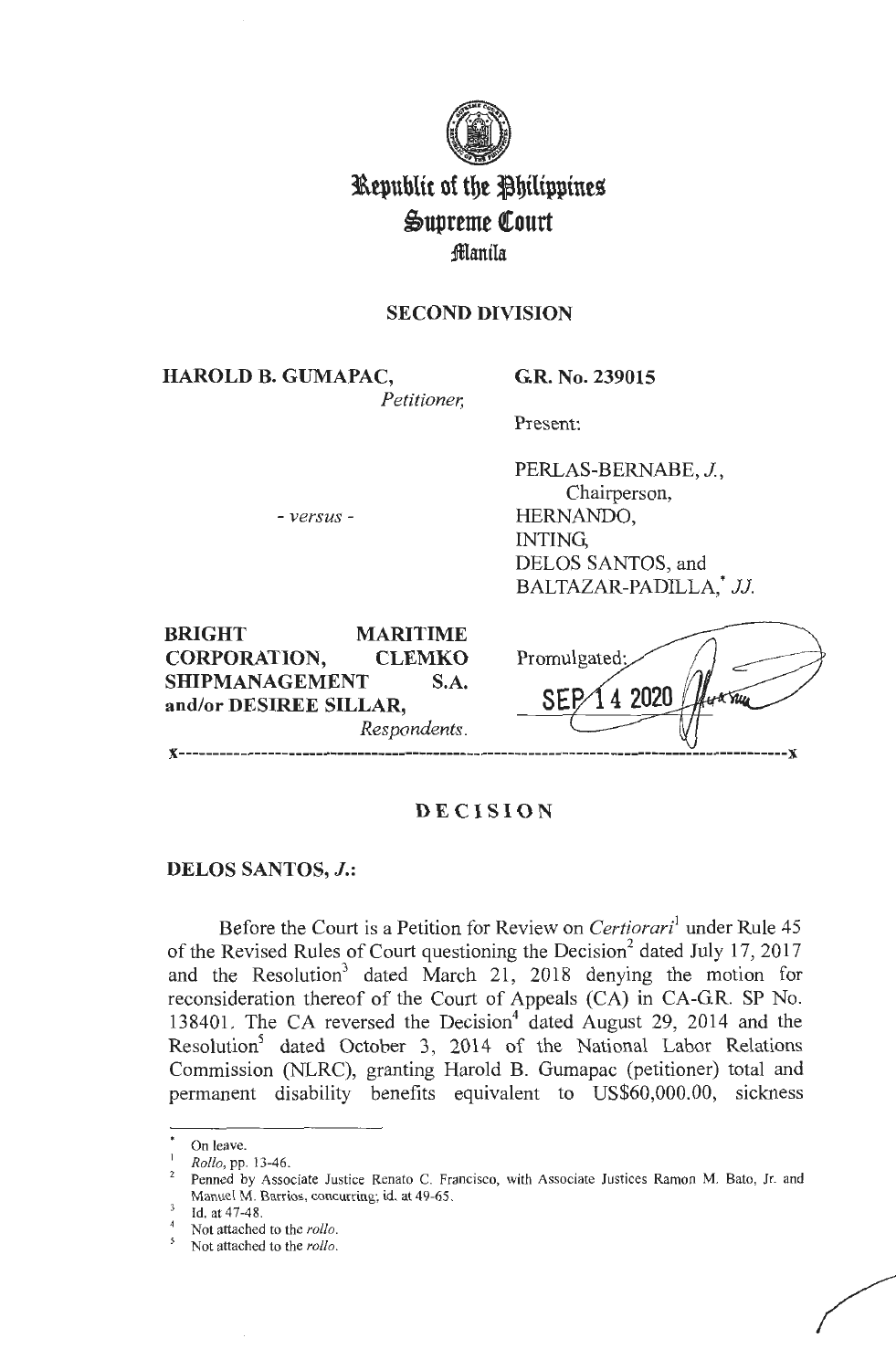allowance in the amount of US\$1,860.00, and 10% of the money awards as attorney's fees.

# **The Facts**

Petitioner was hired as Able-Bodied Seaman by Bright Maritime Corporation, in behalf of its foreign principal, Clemko Shipmanagement S.A. (collectively, respondents) and assigned on board the vessel MV Capetan Costas S, under an approved Philippine Overseas Employment Administration-Standard Employment Contract (POEA-SEC) dated October 22, 2012, for a contract period of nine (9) months, +(-) 2 months extendable upon consent of both parties, with a basic pay of US\$465.00. $^6$ 

As part of routinary requirements and prior to boarding the vessel, petitioner submitted himself to pre-employment medical evaluation and was subsequently declared fit to work. He alleged that in the performance of his duties and responsibilities on board the vessel, he was always exposed to the harsh conditions particularly the toxic environment in the engine room usually filled with pollutants and intoxicating chemicals. He was also under severe stress while being away from his family and suffered regular fatigue due to long hours of work, from eight (8) to 16 hours a day, performing the following tasks: (a) measuring the depth of water in shallow or unfamiliar waters, using lead line and telephones or shouting information to the bridge; (b) breaking out, rigging, overhauling, and stowing cargo handling gear, stationary rigging, and running gear; (c) standing guard from the bow of the ship or the wing of the bridge to look for obstruction in the path of the ship; ( d) steering the ship and maintaining visual communication with other ships; (e) steering the ship under the direction of the ship's commander or navigating officer, or directing the helmsman to steer, following a designated course; and (f) overhauling lifeboats and lifeboat gear and lowering or raising lifeboats with winch or falls.<sup>7</sup>

Petitioner further alleged that he had been subjected to the same stress, fatiguing duties and responsibilities, and work hazards during his three  $(3)$  years of working with respondents.<sup>8</sup>

On January 24, 2013, while supervising the unloading of chemical coated grains, petitioner experienced difficulty in breathing and suffocation. He later became dizzy and was assisted by his crewmates and brought to his cabin for the administration of first aid. The medical report issued by the shipside physician states:

 $\frac{6}{7}$  *Rollo*, pp. 25 and 50.

Id. at 26.<br>Id.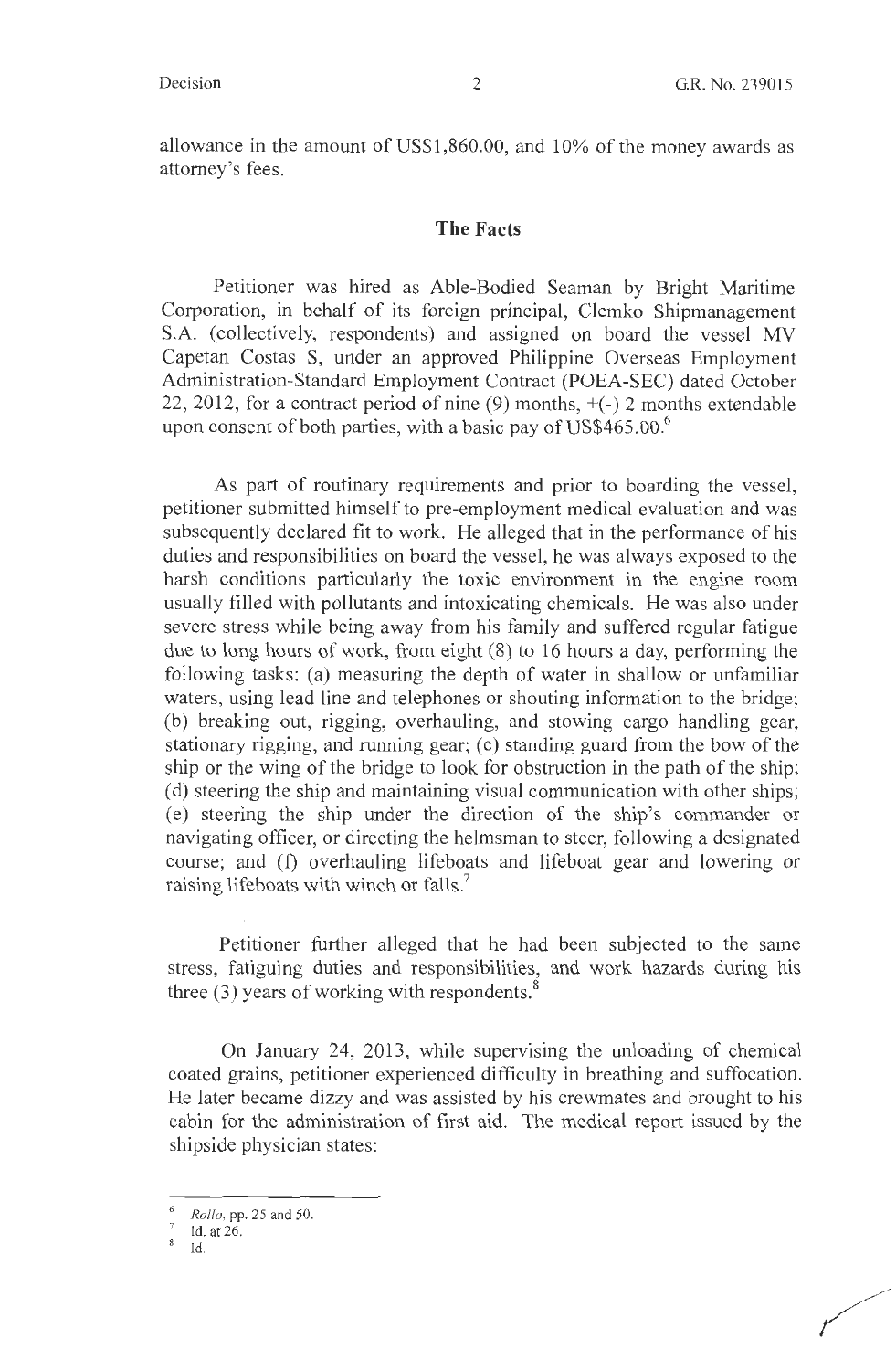# Reason for visiting/complaints: **DIFFICULTIES IN BREATHING SUSPECT DUE TO [ASTHMA]. 9**

Subsequently, petitioner reported to the Master of the vessel and the incident was recorded in the vessel's medical logbook. He was thereafter brought to Marine & Industrial Health Care Services in Louisiana, U.S.A. and examined by Dr. Frank Wilson (Dr. Wilson), who diagnosed him with asthma, *viz.* :

The above named seaman presented today with documentation stating he had "difficulty breathing suspect due to asthma." Although a chest x ray performed today was normal; Pulmonary function testing showed his FEY (forced expiratory volume) at 54%. It should be near 100. His oxygen saturation level is 93%, it also should be at, or near, 100%. **The seaman's diagnosis is Asthma. He apparently has a history of asthma. He is not fit for sea duty, particularly considering the ship is loading a grain cargo and the complication the cargo can cause to an asthmatic, not to mention the by product(s) thereof. x x x The seaman should be sent home ASAP for further evaluation and treatment, as required. <sup>10</sup>** (Emphasis and underscoring in the original)

On January 28, 2013, petitioner arrived in the Philippines. Within three (3) days from his repatriation, he reported to respondents' manning agent for referral to the company-designated physician to which, he was advised to wait for the approval of the foreign principal for his medical treatment. While waiting, petitioner experienced difficulty in breathing which prompted him to go to Manila East Medical Center in Taytay, Rizal on February 2, 2013. He was confined in the hospital for two (2) days and underwent Echocardiography wherein he was found to be suffering from Hypertension Stage 2 and Multiple Stroke with Residual Left Hemiparesis.<sup>11</sup> The result states:

#### INTERPRETATION

Normal left ventricular size with adequate wall motion and contractility. Normal right ventricular size with adequate wall motion and contractility. Normal left atrium and right atrium.

Thickened anterior mitral valve leaflet without restriction of motion. Mitra! annular calcification.

Thickened aortic [cusps] with discrete calcification at the margin of right aortic cusp and non coronary cusp without restriction of motion.

Structurally normal tricuspid valve and pulmonic valve with good opening and closing motion.

Normal main pulmonary artery. Normal aortic root. No pericardial effusion.

<sup>9</sup>Id.

 $10$  Id. at 50.

 $11$  Id. at 27-28, 51.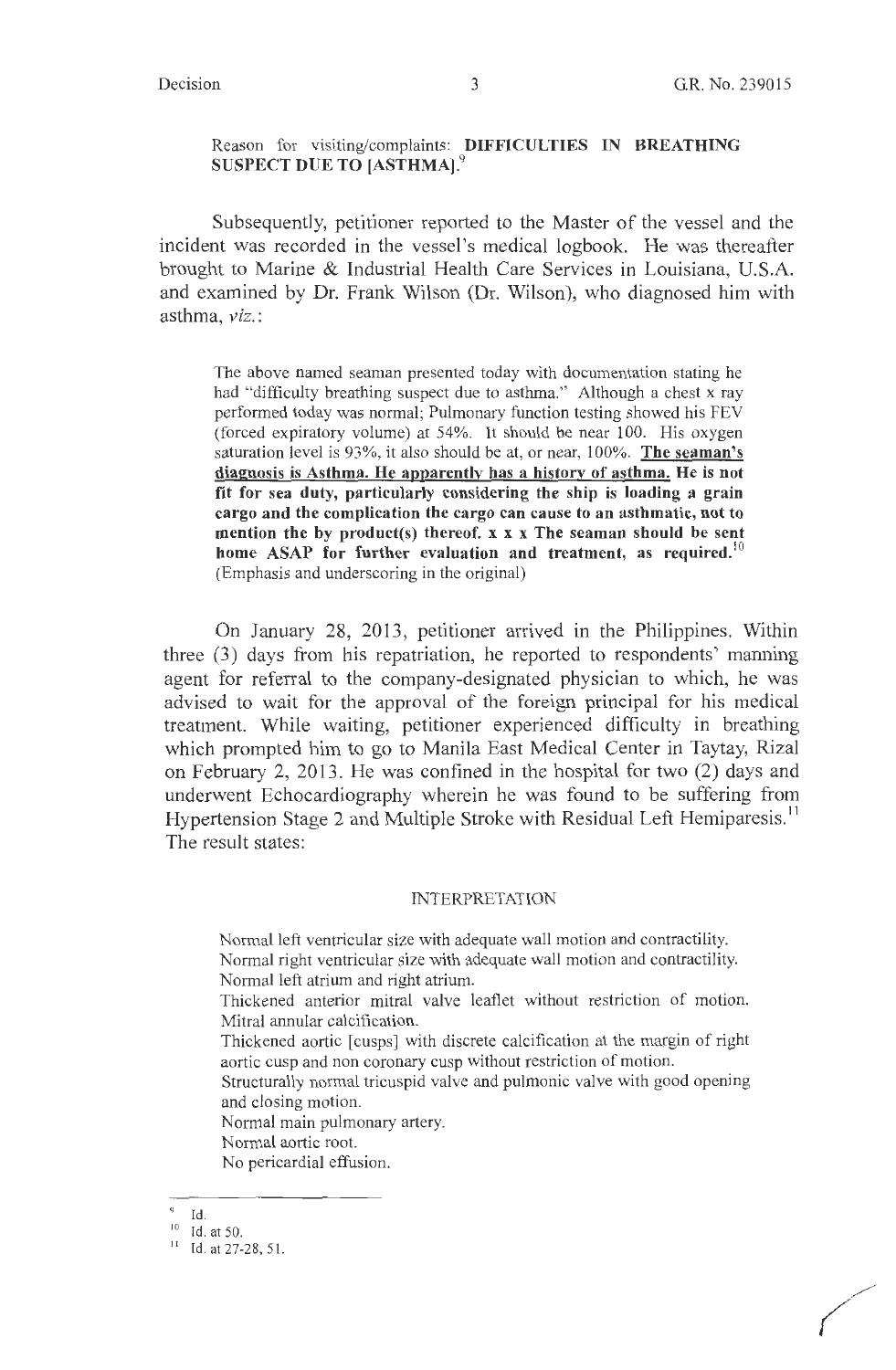Doppler: Mitral regurgitation – mild Tricuspid regurgitation - mild Pulmonic regurgitation  $-$  mild Normal pulmonary artery systolic pressure by [pulmonary] acceleration time Normal mitral inflow pattern and mitral annular velocity by tissue Doppler imaging<sup>12</sup>

On March 13, 2013, petitioner's attending physician, Dr. Konrad Lazaro (Dr. Lazaro), a neurologist, diagnosed him with Cerebral Infarction and Hypertension. He was then advised to rest and to undergo physical rehabilitation. He was also allowed to travel via plane one (1) month poststroke (March 25, 2013).<sup>13</sup> During his follow-up check-up on August 24, 2013, Dr. Lazaro certified that petitioner has partially recovered but nevertheless advised the latter to engage in light activities only as he was allegedly susceptible to recurrent stroke.<sup>14</sup>

On November 14, 2013, petitioner underwent a Computed Tomography (CT) Scan with the following result:

#### IMPRESSION:

No acute infarcts or hemorrhage in the present study. Chronic infarcts, right corona radiata, right capsulo-ganglionic region and the right caudate body. $15$ 

Not contented, petitioner sought the expertise of Dr. May Donato Tan (Dr. Tan), a cardiologist, to provide a medical opinion on the result of the CT Scan and to conduct additional tests on his illness. Subsequent examination result revealed the following:

Physical Examination:

General Survey: Conscious, coherent, apprehensive

| Vital Signs  | : BP: $140/90 - 150-90$<br>CR: 90/in                |
|--------------|-----------------------------------------------------|
| <b>HEENT</b> | : non-icteric sclera, pink palpebral conjuctivae    |
| Heart        | : gr. $1-2/9$ systolic murmur at erb's              |
| Lungs        | : clear bs                                          |
| Abdomen      | : no masses palpable                                |
| Extremeties  | : hyperactive knee jerk on the left lower extremity |

<sup>&</sup>lt;sup>12</sup> Id. at 61-62.

 $13$  Id. at 62-63.

 $14$  Id. at 51.

 $^{15}$  Id.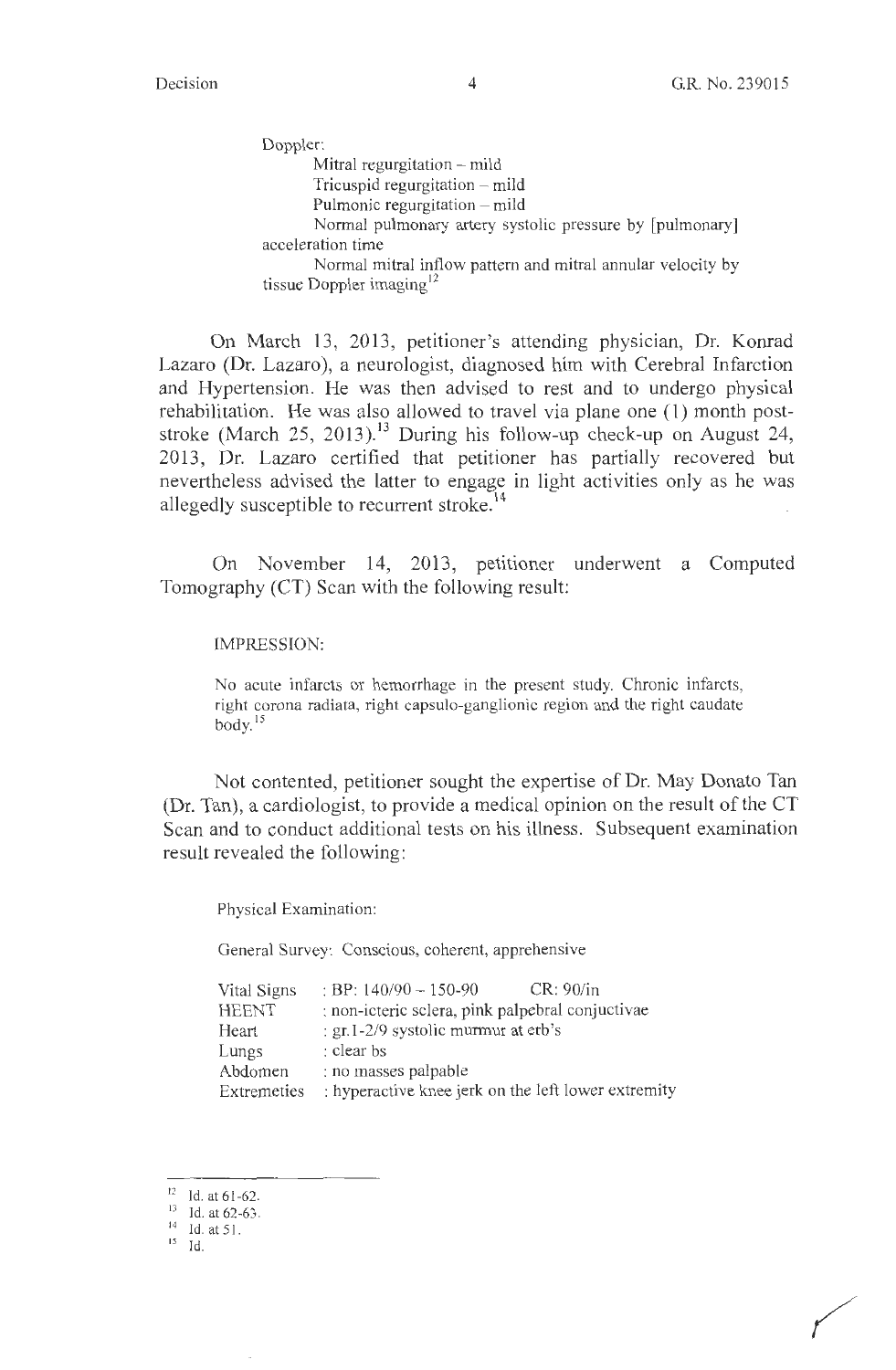Impression:

**HACVD** HPN Stage I *SIP* CVA, to consider infarct with hemorrhage Bronchial Asthma, in remission

Reason for Permanent Disability:

Seaman Gumapac had 4 episodes of numbness of left lower extremities with the left (sic) episode involving both upper and lower extremities over the left side, but despite above symptoms **no brain CT Scan nor a 2D ECHO done for proper evaluation of his condition.**  Because of the repeated episodes of recurrent numbness of lower extremity, he is therefore given a permanent disability for he will not be able to perform his job effectively, efficiently and productively as a seaman.<sup>16</sup> (Emphasis in the original)

Due to the medical findings, petitioner was given a permanent disability grading as he will not be able to perform his job effectively, efficiently, and productively as a seaman.<sup>17</sup>

Petitioner later filed a complaint for total and permanent disability benefits against respondents with the Labor Arbiter. He alleged that the illnesses he sustained were work-related as it happened while he was performing his duties and responsibilities as an able-bodied seaman on board the vessel. He claimed that his entitlement to total and permanent disability benefits is warranted, considering that he was not able to recover completely since his repatriation on January 28, 2013 and could no longer perform the work he was accustomed to and trained for as evidenced by the permanent disability grading declared by Dr. Tan.<sup>18</sup>

On the other hand, respondents claimed that after the lapse of two (2) days from repatriation and upon oral communication of its local agents with petitioner, the latter refused to follow the required procedure and instructions for treatment and evaluation of his alleged condition. Petitioner also failed to comply with the three (3)-day mandatory reportorial requirement as provided under the POEA-SEC, as well as prevailing jurisprudence. Despite petitioner's non-cooperation, the local manning agent sent out a letter dated February 8, 2013 to the last known recorded address of petitioner to remind him of their instruction to report to the company-designated physician at Ygeia Medical Center for evaluation of his health condition.<sup>19</sup>

- $16$  Id. at 63-64.<br> $17$  Id. at 51.
- 
- $18$  Id. at 52, 63.
- $19$  Id. at 52.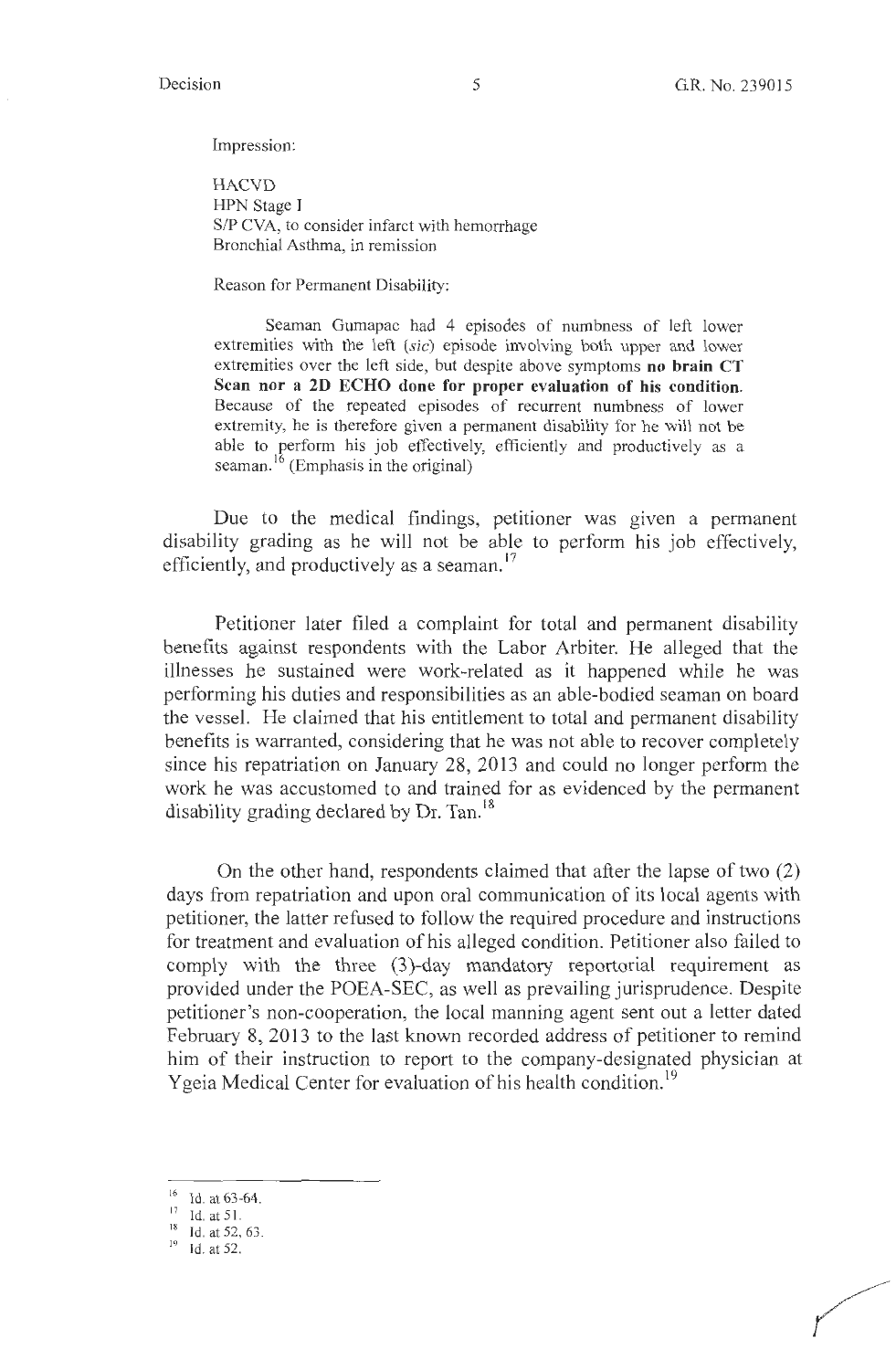After a couple of days, respondents claimed that they were able to get in contact over the phone with petitioner who confirmed receipt of the letter. According to respondents, petitioner explained that he had already a new address and that he was no longer reporting to the local agents and companydesignated physician as he opted to engage the services of a personal physician due to alleged numbness of half of his body. This conversation was reduced into writing in a letter dated February 15, 2013 which was sent to petitioner's new address. Thus, respondents averred that they were never given the chance to properly assess and evaluate petitioner's health condition by virtue of his unjust refusal to cooperate and to follow the procedures and instructions relayed to him.<sup>20</sup>

#### **Ruling of the Labor Arbiter**

On April 29, 2014, the Labor Arbiter dismissed the complaint against respondents and denied petitioner's claim for total and permanent disability benefits. The Labor Arbiter held that petitioner failed to discharge the burden of evidence that he acquired the illness complained of from his work as an able-bodied seaman during his three (3)-month stint aboard MV Capetan Costas S, and that such illnesses manifested during the effectivity of his employment contract. Moreover, petitioner failed to submit himself to postemployment medical examination as mandated by the POEA-SEC. The Labor Arbiter was of the position that, although petitioner asserted that he reported to the manning agency upon his arrival, it is insufficient to establish his stance for lack of convincing evidence to support such allegation. In addition, petitioner did not have a cause of action for he was not armed with an assessment of total and permanent disability at the time he filed his complaint.<sup>21</sup>

Petitioner, thereafter, filed an appeal before the NLRC docketed as NLRC LAC No. 06-000498-14(M).<sup>22</sup>

#### **Ruling of the NLRC**

On August 29, 2014, the NLRC reversed and set aside the ruling of the Labor Arbiter. The dispositive portion reads:

WHEREFORE, the Appeal for being meritorious is GRANTED. The judgment a quo is REVERSED and SET ASIDE and a NEW ONE entered as follows:

<sup>20</sup> Id. at 52-53.

 $\frac{21}{22}$  Id. at 53.<br> $\frac{1}{22}$  Id. at 15.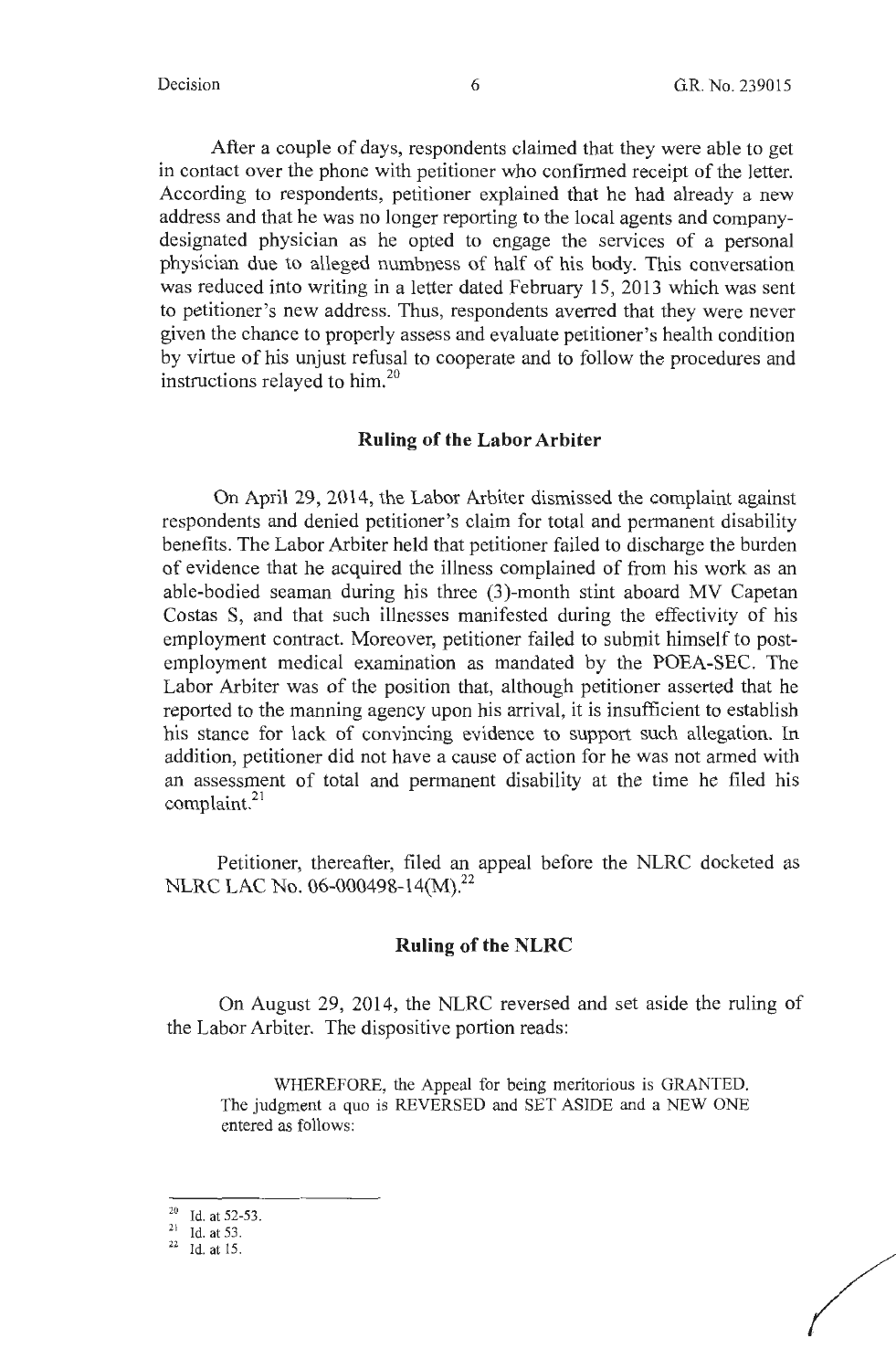- 1. Respondents are in solidum ordered to pay complainant Harold B. Gumapac total permanent benefits equivalent to US\$60,000.00 payable in peso equivalent, at the time of payment[;]
- 2. Sickness allowance in the amount of US\$1,860.00; and
- 3. Ten (10%) percent of the money awards as attorney's fees.

SO ORDERED.<sup>23</sup>

Respondents moved for a reconsideration of the case but the same was denied in a Resolution<sup>24</sup> dated October 3, 2014. Consequently, respondents filed a Petition for *Certiorari* before the CA, docketed as CA-G.R. SP No. 138401.

# **Ruling of the CA**

On July 17, 2017, the CA rendered a Decision<sup>25</sup> reversing the NLRC's Decision and thereby reinstating the Decision of the Labor Arbiter dated April 29, 2014, to wit:

**WHEREFORE,** premises considered, the instant petition is hereby **GRANTED.** The assailed Decision of the NLRC dated 29 August 2014 and Resolution dated 3 October 2014 are hereby **REVERSED** and **SET ASIDE.** Accordingly, the Decision of the Labor Arbiter dated 29 April 2014 is **REINSTATED.** Meanwhile, petitioners' prayer for the issuance of temporary restraining order and writ of preliminary injunction is **DENIED** for being moot and academic.

# **SO ORDERED.<sup>26</sup>**

Petitioner's Motion for Reconsideration<sup>27</sup> was denied by the CA in its Resolution<sup>28</sup> dated March 21, 2018 for lack of merit. Hence, the present petition.

#### **Issue**

The issue for resolution is whether or not the CA erred in finding that petitioner failed to report for his medical referral within the three (3)-day period from his repatriation and in concluding that petitioner failed to adduce evidence showing that his illnesses are work-related which would entitle him to total and permanent disability benefits.<sup>29</sup>

<sup>&</sup>lt;sup>23</sup> Id. at 53-54.<br><sup>24</sup> Id. at 54.<br><sup>25</sup> Id. at 49-65.<br><sup>26</sup> Id. at 65.

<sup>&</sup>lt;sup>27</sup> Not attached to the *rollo*.

<sup>28</sup>*Rollo,* pp. 47-48. 29 Id. at 31-43.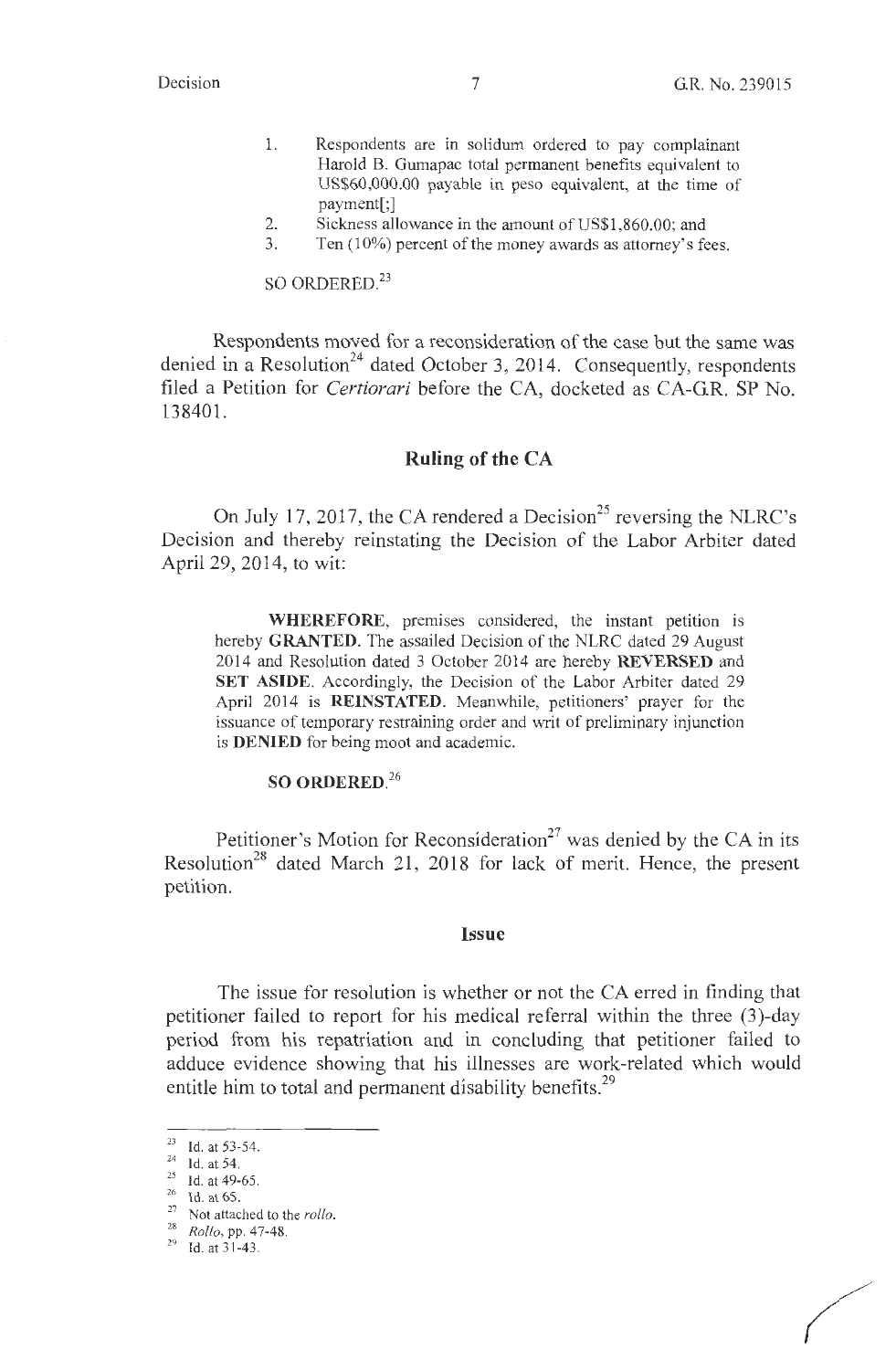#### **Our Ruling**

The Court finds the petition without merit.

In *Gamboa v. Maun/ad Trans, lnc., <sup>30</sup>*the Court held that:

It is settled that the entitlement of a seafarer on overseas employment to disability benefits is governed by law, by the parties' contracts, and by the medical findings. By law, the relevant statutory provisions are Articles 197 to 199 (formerly Articles 191 to 193) of the Labor Code in relation to Section 2(a), Rule X of the Amended Rules on Employee Compensation. By contract, the material contracts are the POEA-SEC, which is deemed incorporated in every seafarer's employment contract and considered to be the minimum requirements acceptable to the government, the parties' Collective Bargaining Agreement, if any, and the employment agreement between the seafarer and the employer.<sup>31</sup>

After a thorough and exhaustive review of the records, We find that the CA, in its Decision dated July 17, 2017, did not commit any serious error of judgment that would warrant a reversal from this Court. On the contrary, the CA correctly ruled that the NLRC committed grave abuse of discretion in finding that petitioner is entitled to total and permanent disability benefits since petitioner miserably failed to adduce evidence to support his allegations that his illnesses are work-related and that he has complied with the mandatory three (3)-day reporting to the company-designated physician as a condition precedent under the POEA rules to constitute a cause of action.

that: In *China Banking Corporation v. Court of Appeals*,<sup>32</sup> We established

Well-settled is the rule that since a cause of action requires, as essential elements, not only a legal right of the plaintiff and a correlative duty of the defendant but also "an act or mission of the defendant in violation of said legal right," the cause of action does not accrue until the party obligated refuses, expressly or impliedly, to comply with its duty.<sup>33</sup>

In *Philippine National Bank v. Spouses Rivera*,<sup>34</sup> We held that the elements of cause of action are as follows:

 $^{30}$  G.R. No. 232905, August 20, 2018.<br> $^{31}$  Id.

 $\frac{32}{33}$  499 Phil. 770 (2005).<br>  $\frac{33}{34}$  765 Phil. 450 (2016).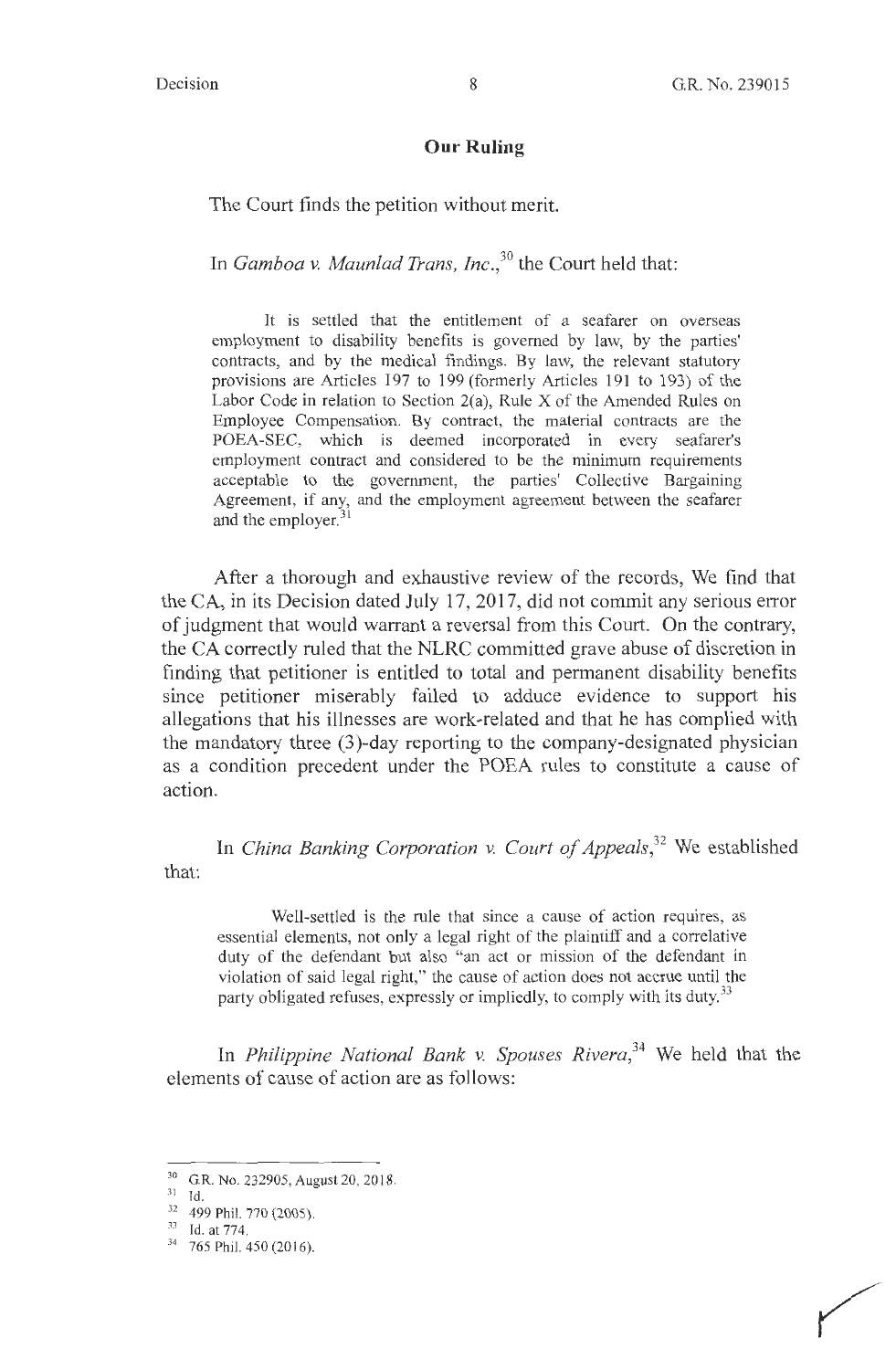(1) a right in favor of the plaintiff by whatever means and under whatever law it arises or is created;

(2) an obligation on the part of the named defendant to respect or not to violate such right; and

(3) an act or omission on the part of such defendant violative of the right of the plaintiff or constituting a breach of the obligation of the defendant to the plaintiff.<sup>35</sup>

It bears stressing that when petitioner filed his complaint on September 10, 2013 with the Labor Arbiter, he did not attach any medical certificate showing his illnesses. What is evident on record is that he managed to submit a medical certificate issued by Dr. Tan only on November 14, 2013 or two (2) months after he filed the complaint. Evidently, petitioner has no cause of action as he was unaware of his disability at the time he filed the complaint. Meanwhile, Section 20(A)(6) of the Amended POEA-SEC, provides:

#### **SECTION 20. COMPENSATION AND BENEFITS**

#### A. COMPENSATION AND BENEFITS FOR INJURY OR ILLNESS

The liabilities of the employer when the seafarer suffers work-related injury or illness during the term of his contract are as follows:

**xxxx** 

6. In case of permanent total or partial disability of the seafarer caused by either injury or illness the seafarer shall be compensated in accordance with the schedule of benefits enumerated in Section 32 of his Contract. Computation of his benefits arising from an illness or disease shall be governed by the rates and the rules of compensation applicable at the time the illness or disease was contracted

**The disability shall be based solely on the disability gradings provided under Section 32 of this Contract, and shall not be measured or determined by the number of days a seafarer is under treatment or the number of days in which sickness allowance is paid.** (Emphasis supplied)

Rule X of the Amended Rules on Employees' Compensation (AREC), which implements Title II, Book IV of the Labor Code, states in part:

SECTION 2. *Period of Entitlement.* - (a) The income benefit shall be paid beginning on the first day of such disability. If caused by an injury or sickness it shall not be paid longer than 120 consecutive days **except** 

 $35$  Id. at 457.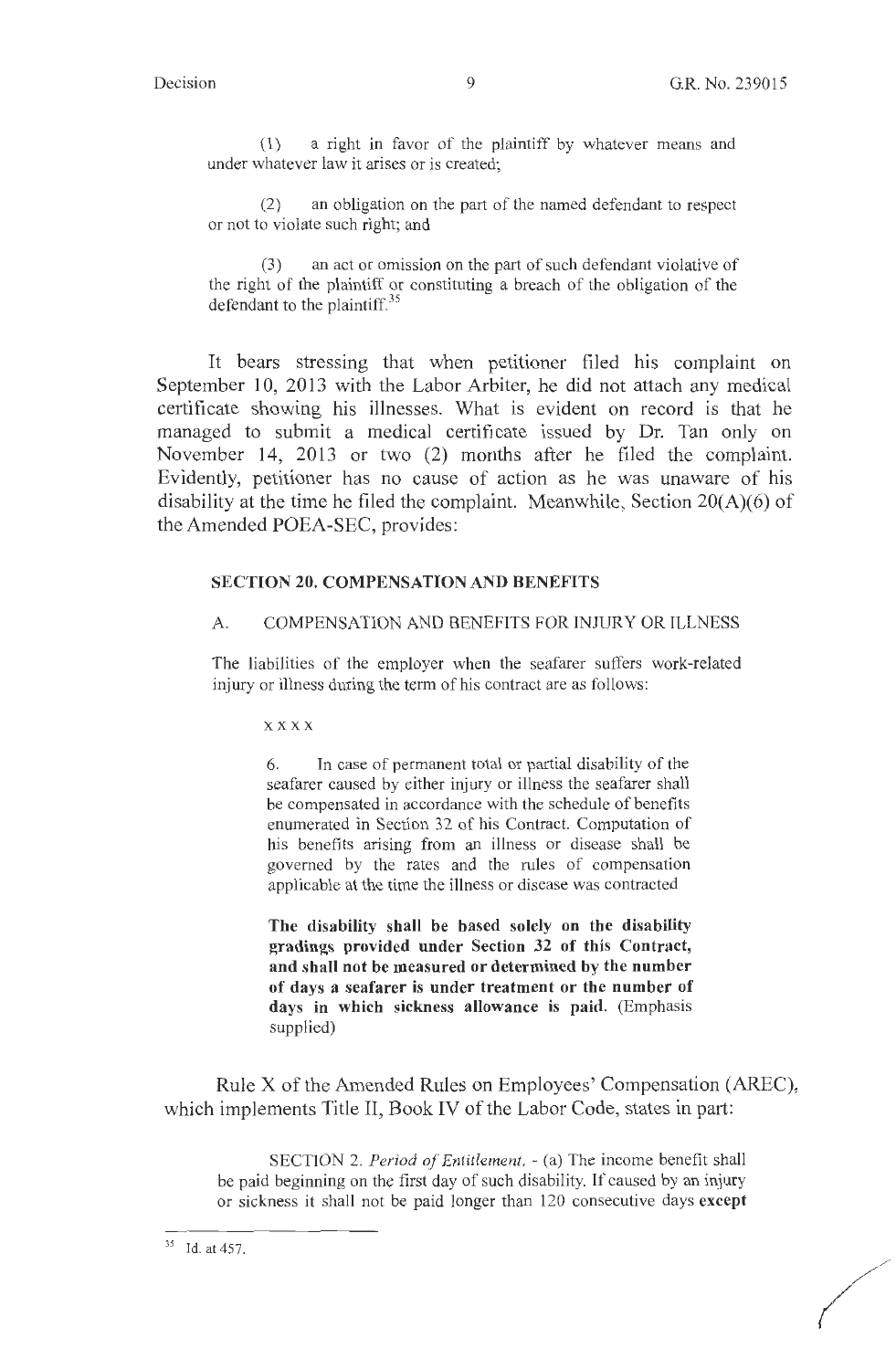where such injury or sickness still requires medical attendance **beyond 120 days but not to exceed 240 days** from onset of disability in which case benefit for temporary total disability shall be paid. However, the System may declare the total and permanent status at anytime after 120 days of continuous temporary total disability as may be warranted by the degree of actual loss or impairment of physical or mental functions as determined by the System. (Emphasis supplied)

Thus, absent any disability grading at the time of filing of the complaint, petitioner has no ground for disability claims as he did not have any evidence to support it. Even assuming that petitioner has a cause of action, his claim for disability benefits should be denied for the following reasons:

# *Petitioner failed to report for his medical referral within the three (3) day period from his repatriation.*

The POEA-SEC requires the company-designated physician to make an assessment on the medical condition of the seafarer within 120 days from the seafarer's repatriation. Otherwise, the seafarer shall be deemed totally and permanently disabled.<sup>36</sup> Section 20(A)(3) of the POEA-SEC provides:

#### **SECTION 20. COMPENSATION AND BENEFITS**

#### A. COMPENSATION AND BENEFITS FOR INJURY OR ILLNESS

The liabilities of the employer when the seafarer suffers work-related injury or illness during the term of his contract are as follows:

**xxxx** 

**3. In addition to the above obligation of the employer to provide medical attention, the seafarer shall also receive sickness allowance from his employer in an amount equivalent to his basic wage computed from the time he signed off until he is declared fit to work or the degree of disability has been assessed by the company-designated physician. The period within which the seafarer shall be entitled to his sickness allowance shall not exceed 120 days. Payment of the sickness allowance shall be made on a regular basis, but not less than once a month.** 

**The seafarer shall be entitled to reimbursement of the cost of medicines prescribed by the company-designated physician. In case of treatment of the seafarer is on an out-patient basis as determined by the company-designated physician, the company shall approve the appropriate mode of transportation** 

Phil-Man Marine Agency, Inc. v. Dedace Jr., GR No. 199162, July 4, 2018.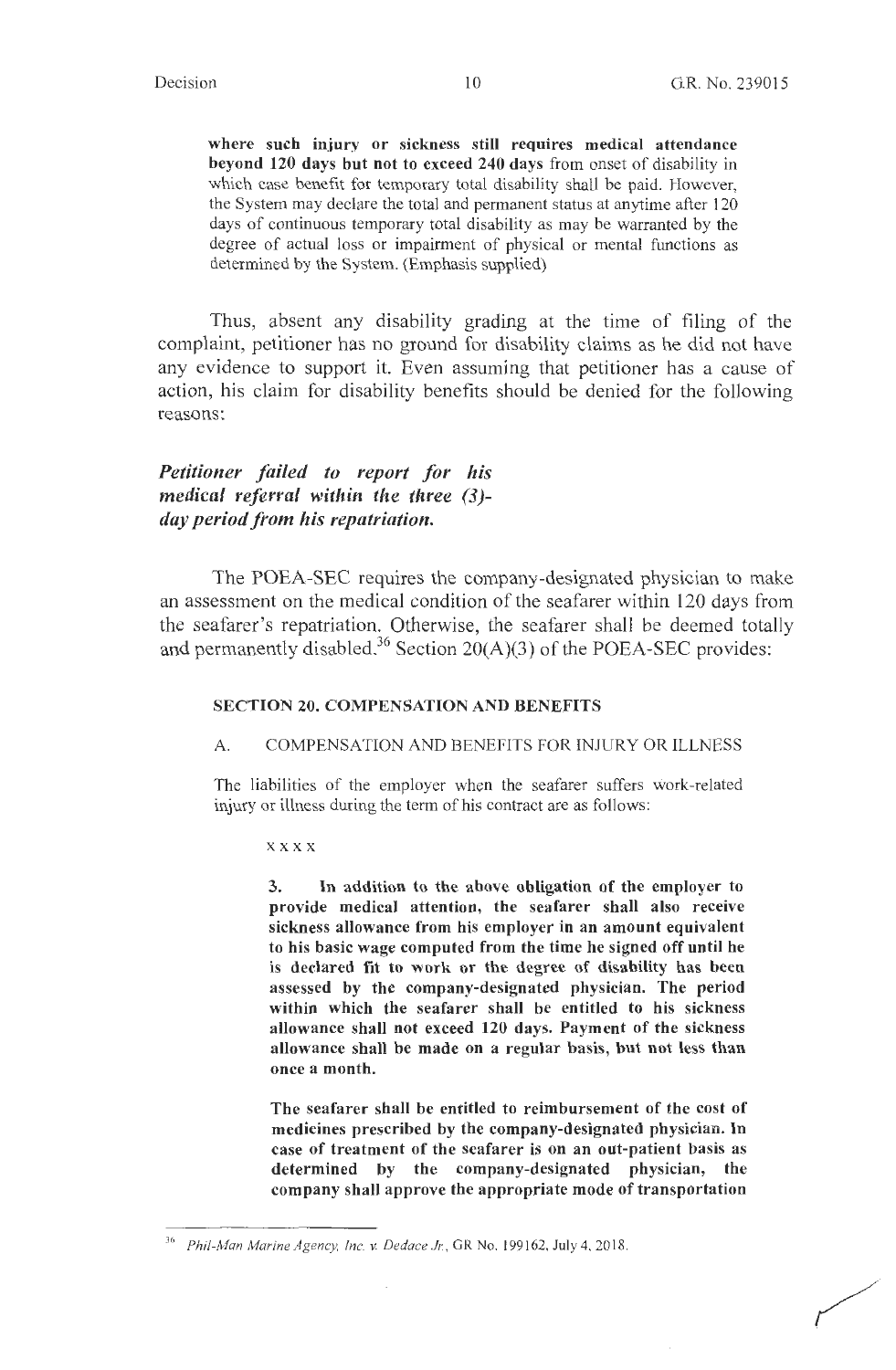**and accommodation. The reasonable cost of actual traveling expenses and/or accommodation shall be paid subject to liquidation and submission of official receipts and/or proof of expenses.** 

For this purpose, the seafarer shall submit himself to a postemployment medical examination by a company-designated physician within three working days upon his return except when he is physically incapacitated to do so, in which case, a written notice to the agency within the same period is deemed as compliance. **In the course of the treatment, the seafarer shall also report regularly to the company-designated physician specifically on the dates as prescribed by the companydesignated physician and agreed to by the seafarer.** Failure of the seafarer to comply with the mandatory reporting requirement shall result in his forfeiture of the right to claim the above benefits.

If a doctor appointed by the seafarer disagrees with the assessment, a third doctor may be agreed jointly between the employer and the seafarer. The third doctor's decision shall be final and binding on both parties. (Emphasis supplied)

Given the above provision, it is incumbent upon the seafarer to submit himself to the company-designated physician within three (3) working days for post-employment medical examination as it is a requirement provided under the POEA-SEC.

Petitioner failed to provide this Court with any substantial evidence that he complied with the requirements provided under Section 20 of the POEA-SEC and that he submitted himself to a company-designated physician within three (3) working days after his repatriation in the Philippines. Time and again, it has been held that whoever claims entitlement to the benefits as provided by law should establish his or her right thereto by substantial evidence.<sup>37</sup> Substantial evidence is defined as such amount of relevant evidence which a reasonable mind might accept as adequate to justify a conclusion.<sup>38</sup>

Upon evaluation of the records of this case, petitioner's bare allegation that he submitted himself to respondents' local manning agency within three (3) days from his repatriation falls short of this standard.

*Petitioner Jailed to adduce evidence showing that his illnesses are workrelated. Hence, he is not entitled to total and permanent disability benefits.* 

<sup>37</sup>*Malicdem v. Asia Bulk Transport Phils., Inc.,* GR. No. 224753, June 19, 2019. 38 *Meco Manning* & *Crewing Services Inc.,* G.R. No. 222939, July 3, 20 19.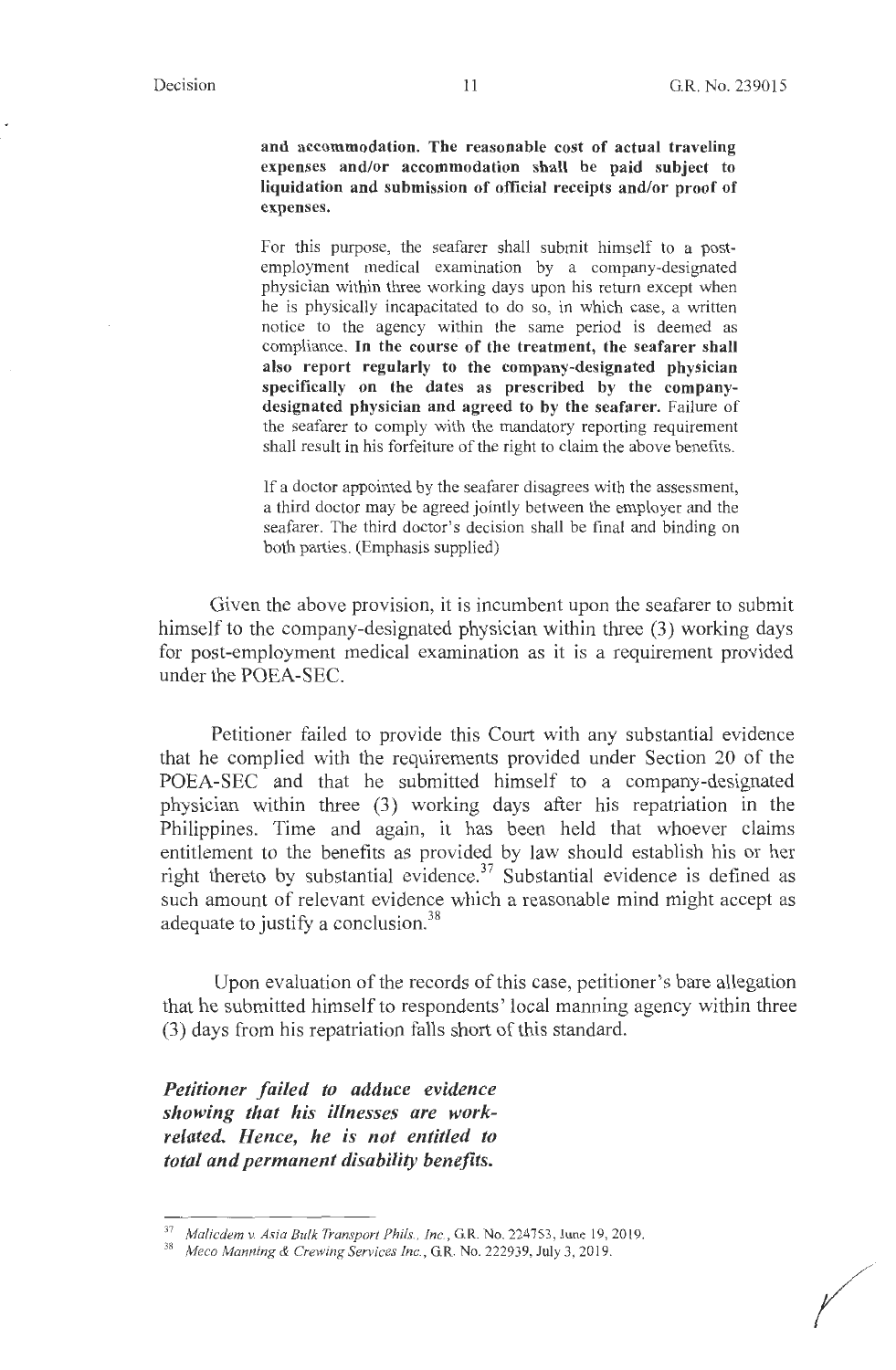Whether or not petitioner's disability is compensable is essentially a factual issue. Yet this Court can and will be justified in looking into it, considering the conflicting views of the NLRC and the  $CA<sup>39</sup>$ 

Permanent disability is defined as the inability of a worker to perform his job for more than 120 days (or 240 days, as the case may be), regardless of whether or not he loses the use of any part of his body. Total disability, meanwhile, means the disablement of an employee to earn wages in the same kind of work of similar nature that he was trained for, or accustomed to perform, or any kind of work which a person of his mentality and attainments could do. $40$ 

Under Article  $192(c)(1)$  of the Labor Code, a disability is deemed both permanent and total when the temporary total disability lasts continuously for more than 120 days, except as otherwise provided in the Rules.<sup>41</sup>

Similarly, Rule VII, Section 2(b) of the AREC provides:

(b) A **disability is total and permanent** if as a result of the injury or sickness the employee is unable to perform any gainful occupation for a continuous period exceeding 120 days, except as otherwise provided for in Rule X of these Rules. (Emphasis supplied)

For disability to be compensable under Section 20(B)(4) of the POEA-SEC, two elements must concur: ( **l)** the injury or illness must be workrelated; and (2) the work-related injury or illness must have existed during the term of the seafarer's employment contract.<sup>42</sup>

Jurisprudence is replete with cases bearing similar pronouncements of this Court. In *Magsaysay Maritime Corp. v. Cruz,<sup>43</sup>*We concluded that an interim disability grading is merely an initial prognosis and does not provide sufficient basis for an award of disability benefit, thus:

Notably, the September 5, 2008 Report provides: "Interim Disability Grade: If a disability grading will be made today[,] our patient falls under 'Moderate rigidity of two thirds loss of motion or lifting power' - Grade (8) eight." Being an interim disability grade, this declaration is an initial determination of respondent's condition for the time being. It is only an initial prognosis of the health status of respondent because after its issuance, respondent was still required to return for re-

<sup>&</sup>lt;sup>39</sup> Bandila Shipping, Inc. v. Abalos, 627 Phil. 152, 156 (2010).<br><sup>40</sup> Hanseatic Shipping Philippines, Inc. v. Ballon, 769 Phil. 567, 583-584 (2015).<br><sup>41</sup> Article 198 (c) (1) based on the renumbered Labor Code, per DOLE D Series of 2015.<br><sup>42</sup> *Leonis Navigation Co., Inc. v. Obrero*, 794 Phil 481, 487 (2016).<br><sup>43</sup> 786 Phil. 451 (2016).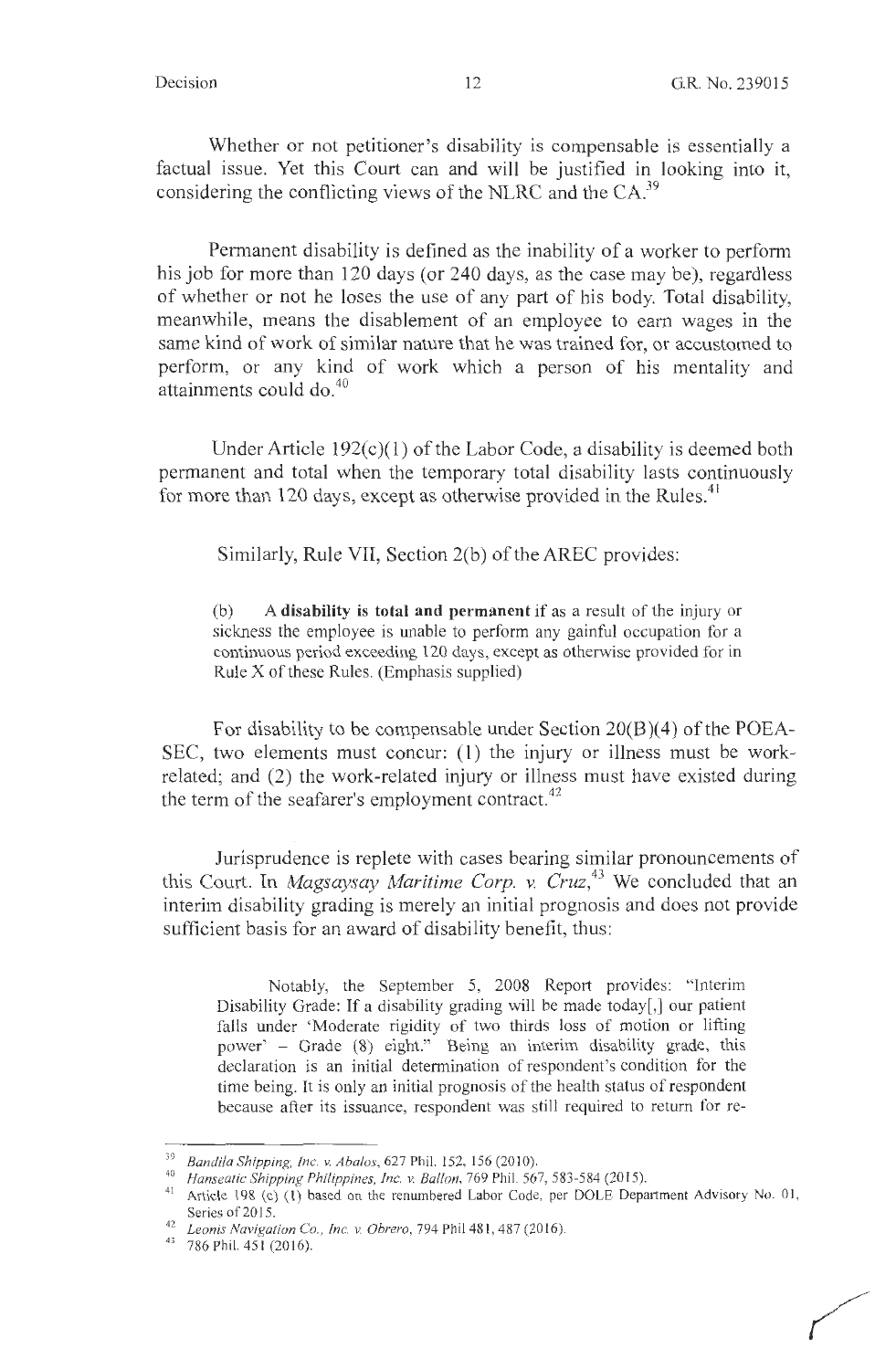evaluation, and to continue therapy and medication; as such, it does not fully assess respondent's condition and cannot provide sufficient basis for the award of disability benefits in his favor.

Moreover, in *Carcedo v. Maine Marine Philippines, Inc.,* the Court did not give credence to the disability assessment given by the companydesignated doctor as the same was merely interim and not definite. This is because after its issuance, Dario A. Carcedo (seafarer therein) still continued to require medical attention. Similarly, herein respondent needed further treatment and physical therapy even after the Interim Disability Grade was given by the company-designated doctor on September 5, 2008.<sup>44</sup> (Emphasis supplied, citations omitted)

A careful review of the findings of the NLRC and the CA shows that petitioner was not able to meet the required degree of proof that his illness is compensable as it is work-related. The CA correctly ruled that petitioner was not able to sufficiently establish that he is entitled to disability benefits for failing to establish that the illness he sustained was work-related, thus:

The burden of proving the causal link between a claimant's work and the ailment suffered rests on the claimant's shoulder. The claimant must show, at least, by substantial evidence that the development of the disease was brought about largely by the conditions present in the nature of the job. What the law requires is a reasonable work connection and not a direct causal relation. Thus, a claimant must submit such proof as would constitute a reasonable basis for concluding either that the conditions of employment of the claimant caused the ailment or that such working conditions had aggravated the risk of contracting· that ailment. Incidentally, the 2010 amended POEA-SEC defines work-related illness as any sickness which resulted from an occupational disease listed under Section 32-A subject to the conditions found therein x x x.

**xxxx** 

This Court is well aware of the principle that consistent with the purposes underlying the formulation of the POEA-SEC, its provisions must be applied fairly, reasonably and liberally in favor of the seafarers, for it is only then that its beneficent provisions can be fully carried into effect. However, this catchphrase cannot be taken to sanction the award of disability benefits and sickness allowance based on flimsy evidence and even in the face of an unjustified non-compliance with the three-day mandatory reporting requirement under the POEA-SEC.<sup>45</sup>

A careful perusal of this case shows that petitioner failed to adduce concrete and sufficient evidence to prove that his illness is work-related. The permanent disability grading issued by Dr. Tan cannot be considered as an effective assessment for purposes of the POEA-SEC. It is a well-settled doctrine that if doubt exists between the evidence presented by the employer

<sup>44</sup> Id. at 463-464. 45 *Rollo,* pp. 59-65.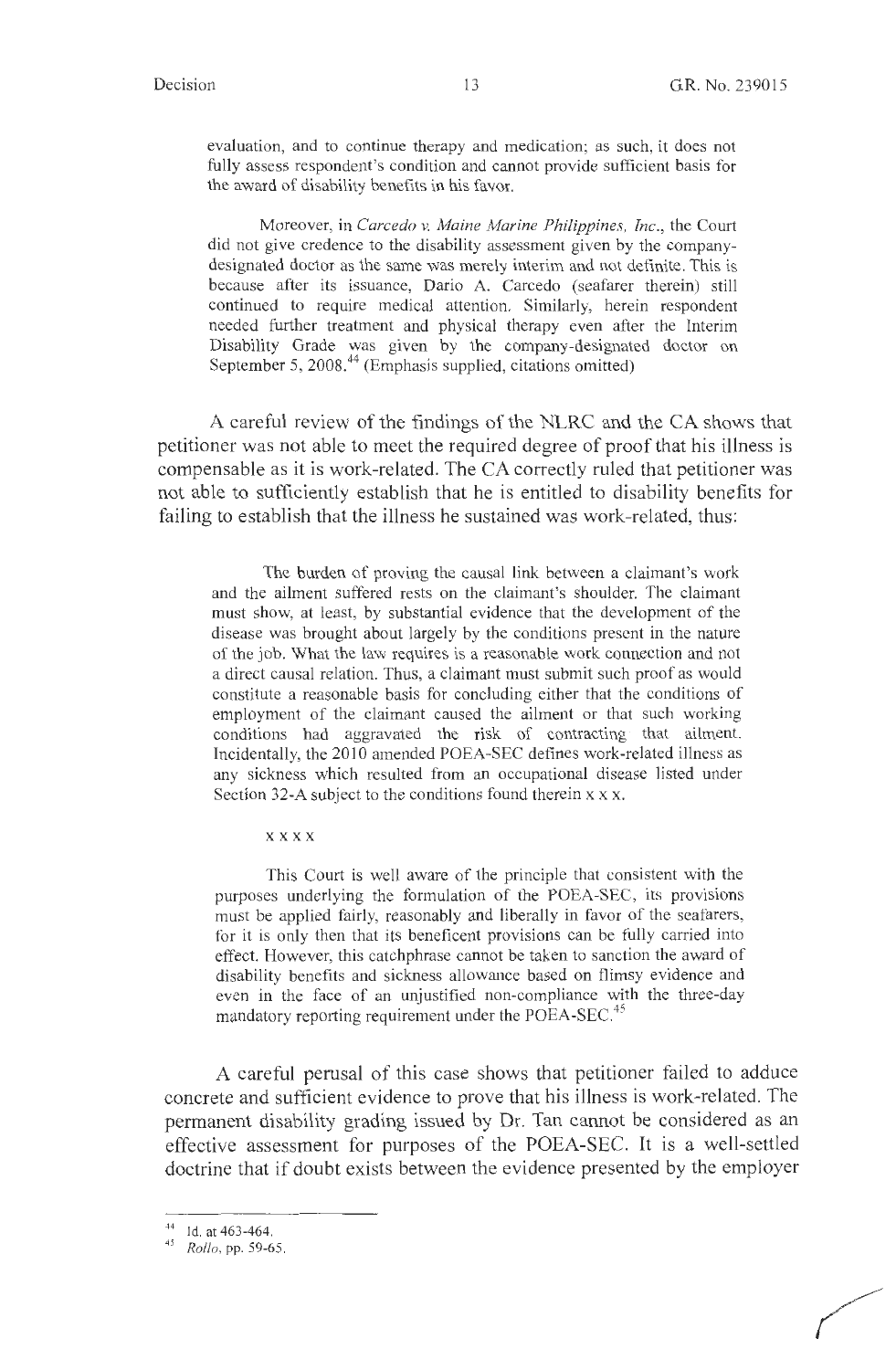and the employee, the scales of justice must be tilted in favor of the employee.<sup>46</sup> However, We cannot put the burden on respondents when the record is bereft of any evidence showing any violation on their part.

**WHEREFORE,** in view of the foregoing, the Petition for Review on *Certiorari* is **DENIED** for lack of merit. The Decision dated July 17, 2017 and the Resolution dated March 21, 2018 of the Court of Appeals in CA-G.R. SP No. 138401 are hereby **AFFIRMED.** 

**SO ORDERED.** 

**EDGARDO L. DELOS SANTOS** Associate Justice

<sup>46</sup> See *Cocoplans, Inc. v. Villapando,* 785 Phil. 734, 753 (2016).